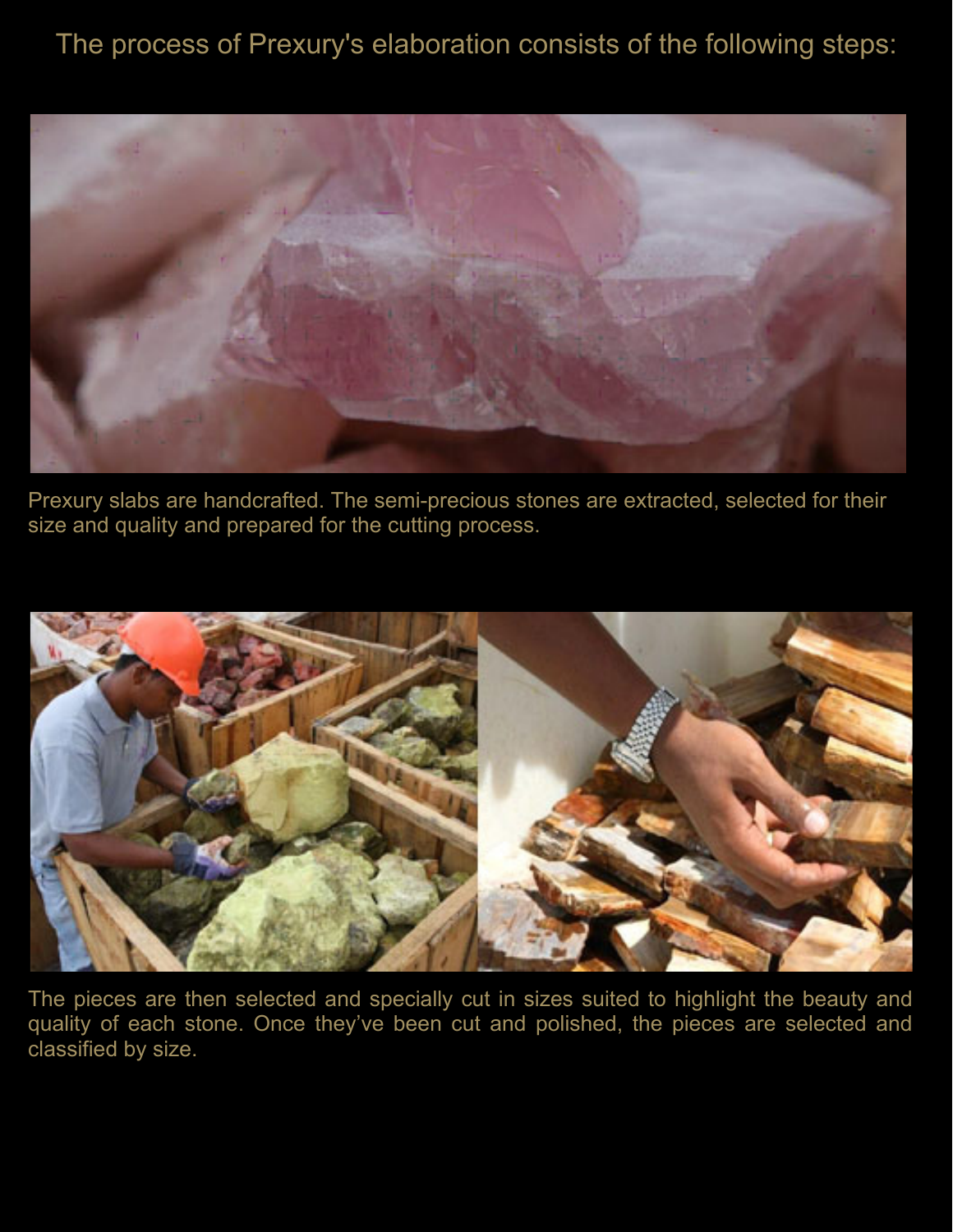

The next step involves the arrangement of the pieces. This process is completely handcrafted; that is, the pieces are arranged manually. The idea is to maximise the space and to create only the smallest of gaps between stones which will later be filled by resin and fused together. Expert artisans fill in the remaining spaces with semi-precious stones of smaller sizes in order to ensure that the resulting gap is as small as possible.



Once this painstaking work in arranging and filling is complete, the slab undergoes quality control processes that ensure homogeneity, mineral grade and slab design. The slab is then taken to the firing, calibration and cutting area where the final slab dimensions are obtained.